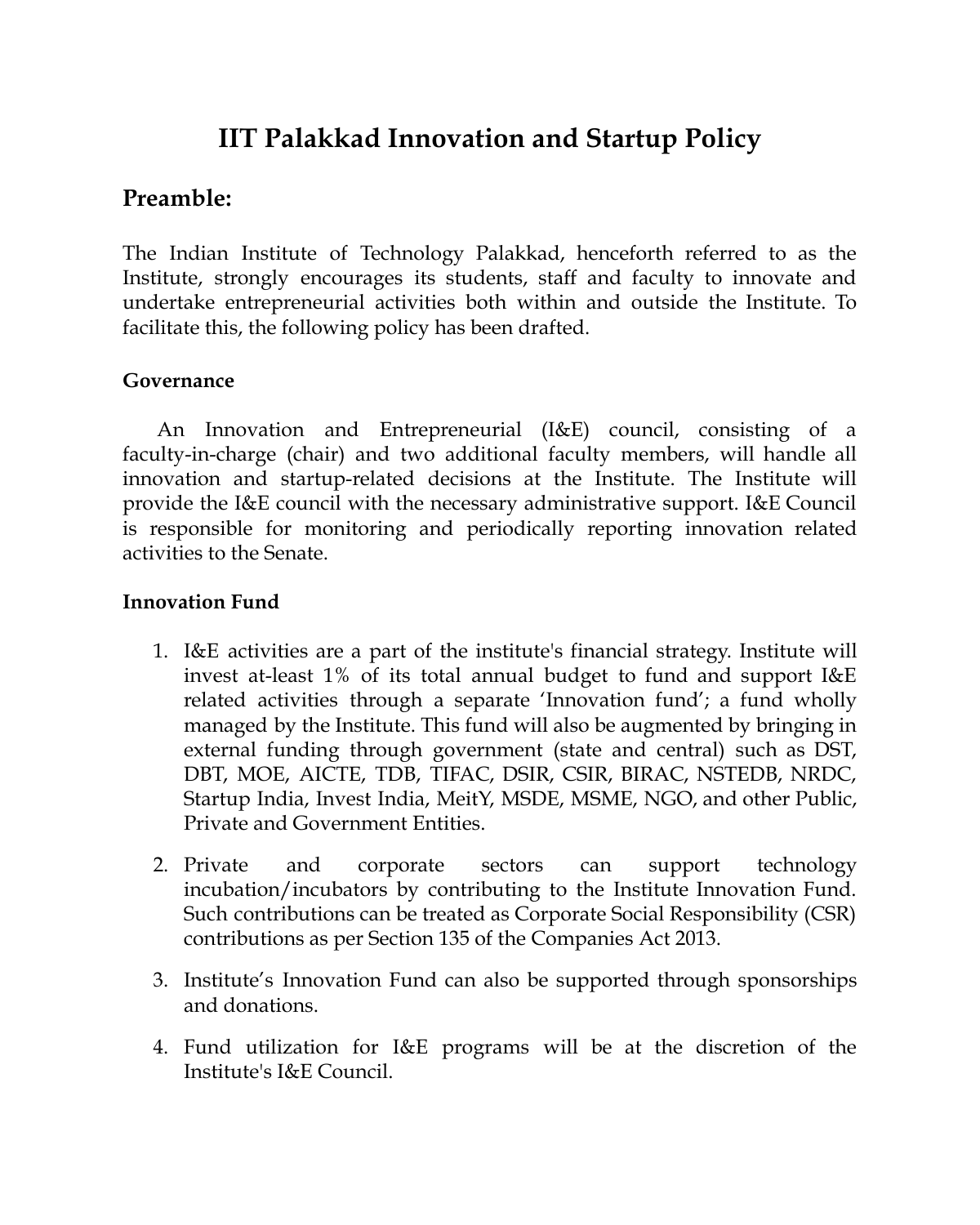#### **Policies for IIT Palakkad member(s) involved in I&E related activities as founders and co-founders**

IIT Palakkad encourages its students, staff and faculty to work on their innovative projects and startup ideas. Implementation of this policy should enable and encourage startups. The implementation will ensure that all approvals are handled at the earliest, preferably within 2 weeks.

## A. Students

- UG/PG students can earn co-curricular academic credits for pursuing startup-related activities at any *Business Incubator (BI)* approved by the I&E council. The exact number of credits awarded will depend on the nature of the activity and as decided by the Senate from time to time.
- The maximum duration a student is allowed to spend in a program will be counted excluding the period which he/she spends in the Innovation and Startup activities approved by the institute.
- If a student wishes to get credit for the work done in startup and innovation projects, towards course related project activities, then the norms for evaluation of the project work carried out in an external organization will apply.
- The Senate also recommended that students involved in innovation and startup projects can defer sitting for placement by upto one year.
- Students who are incubating their startups in any business incubator approved by the I&E Council are allowed to use the institute BI namely TECHIN address, to register their company after obtaining due permission.
- B. Staff
	- After obtaining prior approval from the competent authority, the following can be considered for staff pursuing startup-related activities at any business incubator approved by the I&E council
		- Relaxation in office working hours.
		- Sanction of leave with and without pay as decided by the competent authority from time to time.
	- Participation in innovation and startup-related activities may be given due weightage during annual appraisal and promotion.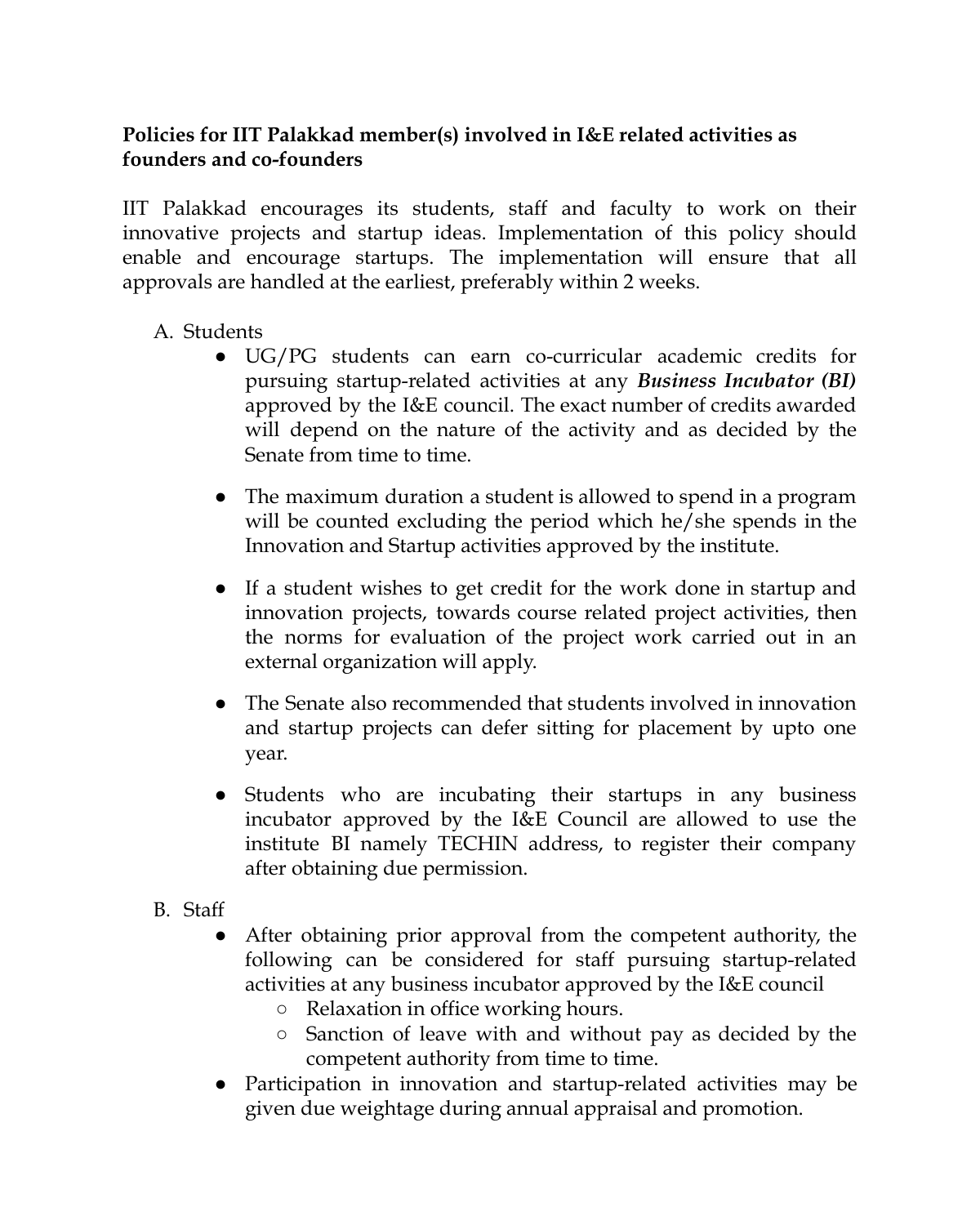- C. Faculty
	- Product development and commercialization as well as participating and nurturing of startups would now be added to a bucket of faculty-driven activities and each faculty would choose a mix and match of these activities (in addition to minimum required teaching and guidance).
	- Faculty are allowed to spend up to 20% of their working hours on their start-up activities.
	- Any faculty who would like to spend more than 20% of their working hours for startup-related activities are required to obtain appropriate approval from the I&E council and the competent authority in advance.
	- Faculty may be allowed to avail vacation leave outside the vacation period with prior approval from the competent authority. While taking vacation leave outside the vacation period (i.e) during the academic semester, faculty needs to ensure that there are no disruptions in his/her regular academic and administrative responsibilities.
	- Faculty can avail of sabbatical leave to work on their start-up activities.
	- Participation in innovation and startup-related activities may be given due weightage during the faculty's annual appraisal and promotion.

## **Intellectual Property Rights**

● The Institute will allow licensing of Intellectual Property Rights (IPR) from the institute to start up as per the Institute's IPR policy. Ideally such a startup should be initiated by students/staff/faculty based on the technology developed or co-developed by them or the technology owned by the institute and based on the Institute's IPR policy.

## **Charges for Institute Services and Facilities**

● For startups and projects that are incubated in any I&E council approved BIs, charges for using Institute services and facilities will be governed by the MoU signed between the Institute and BI.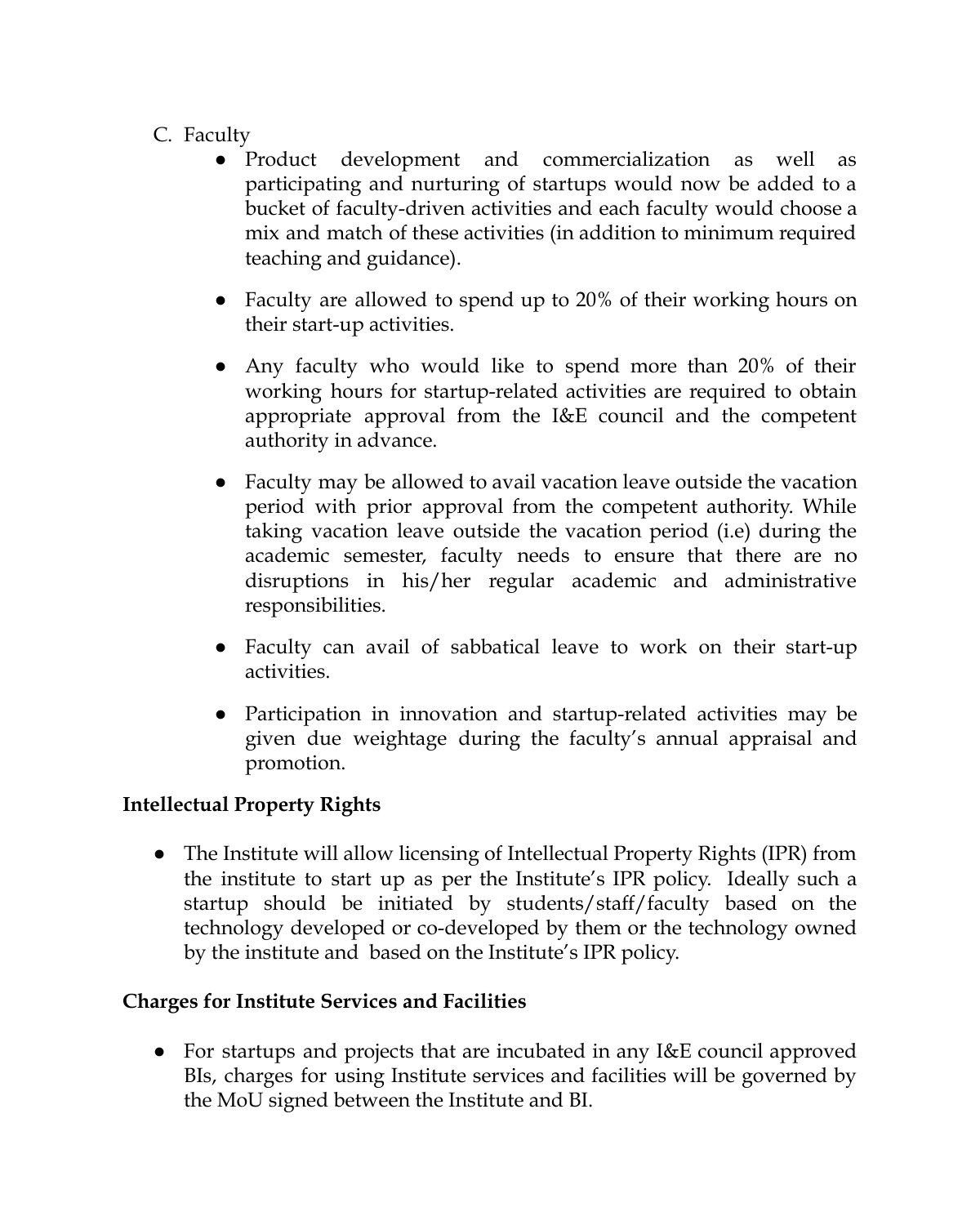● In all other cases, charges for services and facilities provided by the Institute will be as per the Institute norms.

## **Equity**

For using the Institute brand and providing support, Institute can stake a share in the startup equity held by its students/staff/faculty. Total equity held by the Institute in any company will be at-most 9.5%. This equity will be held and managed by Technology Innovation Foundation of IIT Palakkad (TECHIN)

- A. Students
	- The Institute can take upto 10% equity/stake that a student owns in a startup/company. The actual percentage will be fixed on a case-by-case basis by the I&E council.
	- Equity held by the Institute in any company through a student/staff will be at-most 5%.
- B. Staff/Faculty
	- The Institute will take 20% equity/stake that a staff/faculty owns in a startup/company.
	- Equity held by the Institute in any company through a staff / faculty will be at-most  $9.5\%$ <sup>1</sup>.

## **Approval of MoU**

● I&E council is responsible for vetting and approving MoUs between the Institute and any BI.

## **Special Purpose Vehicles (SPV)**

- SPVs are Section 8 companies that are affiliated (such as MoU and majority of Institute faculty on the board) with the Institute.
- SPVs floated by the Institute are to be considered different from ``a company,'' and the norms and policies for the Institute students, staff and faculty involved with these SPVs can be relaxed by the Director of the

 $14.5\%$  for the time faculty spends with the startup; additional upto 5% can be charged for the services.